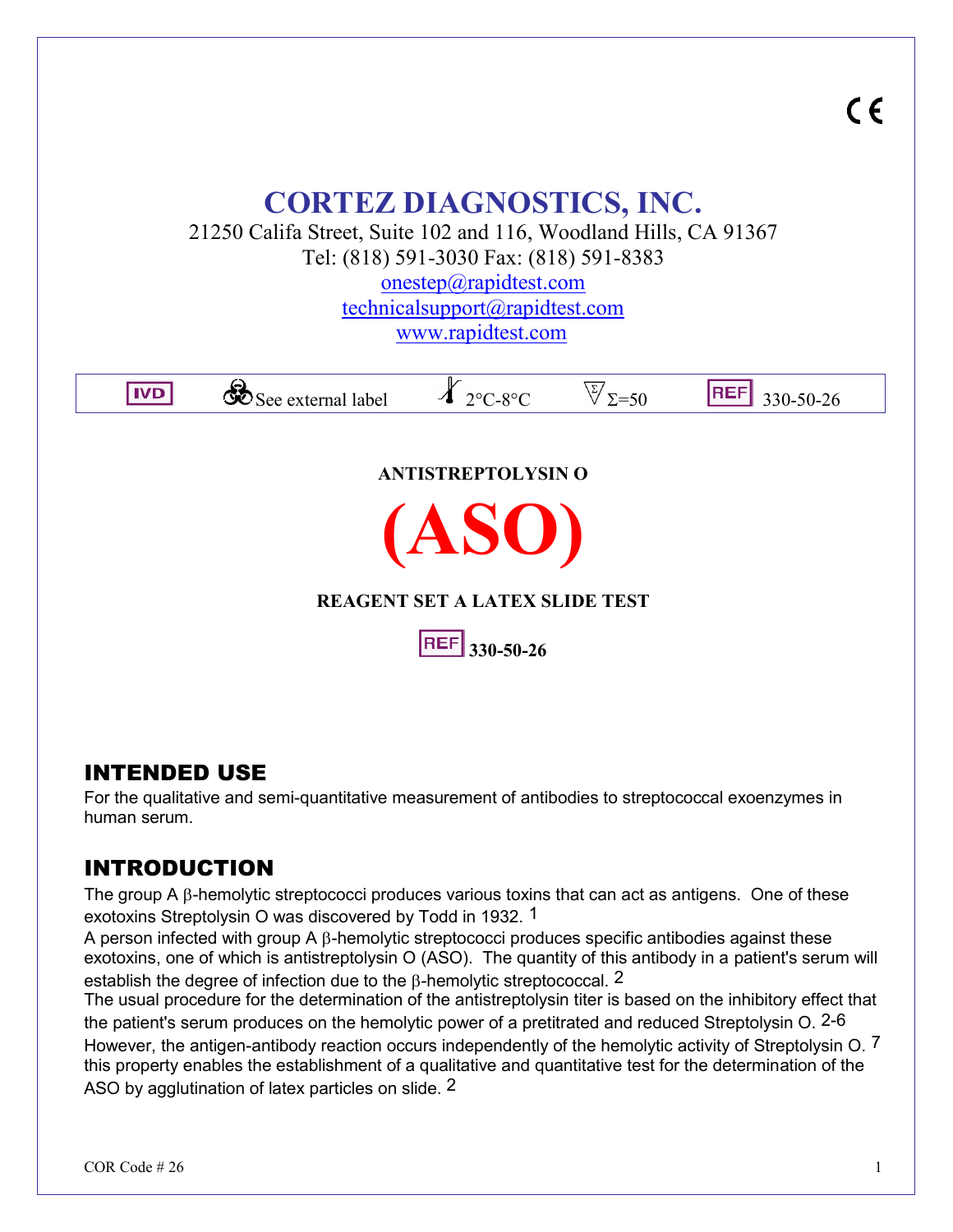## PRINCIPLE

ASO test method is based on an immunological reaction between streptococcal exoenzymes bound to biologically inert latex particles and streptococcal antibodies in the test sample. The reagent has been adjusted in the way that presence of an ASO titer of 200 IU/mL or higher in the serum gives a visible agglutination of the latex particles without previous sample dilution.

### REAGENTS

- 1. ASO *Latex Reagent*: A suspension of polystyrene particles coated with streptococcal exoenzymes. **MIX WELL BEFORE USING**.
- 2. ASO *Positive Control*: A stabilized human serum containing at least 200 IU/mL of ASO reactive with the test reagent. Ready for use; do not dilute.
- 3. ASO *Negative Control*: A stabilized human serum containing less than 200 IU/mL of ASO non reactive with the test reagent. Ready for use; do not dilute.
- 4. Glycine-Saline Buffer (20x)  $pH = 8.2 \pm 0.1$ . A diluent containing 0.1 M glycine and 0.15 M NaCl. Dilute buffer according to instructions on the label. All reagents contain 0.1% (w/v) sodium azide as a preservative. Store all reagents at 2 - 8°C. **DO NOT FREEZE**.

## WARNINGS AND PRECAUTIONS

- 1. Reagents containing sodium azide may combine with copper and lead plumbing to form highly explosive metal azides. Dispose of reagents by flushing with large amounts of water to prevent azide build-up.
- 2. For *in vitro* diagnostic use.
- 3. Positive and negative controls predated using human sera found negative for hepatitis B surface antigen (HBsAg) and HIV, however, handle controls as if potentially infectious.

## REAGENT STORAGE AND STABILITY

- 1. Reagents are stable until stated expiration date on bottle label when stored refrigerated  $(2 - 8^{\circ}C)$ .
- 2. **DO NOT FREEZE**.
- 3. The ASO Latex Reagent, once shaken, must be uniform without visible clumping. When stored refrigerated, a slight sedimentation may occur and should be considered normal.
- 4. Do not use the latex reagent or controls if they become contaminated.

## SPECIMEN COLLECTION AND STORAGE

- 1. Use fresh serum collected by centrifuging clotted blood.
- 2. If the test cannot be carried out on the same day, the serum may be stored between  $2 8^{\circ}C$  for no longer than 48 hours after collection. For longer periods the sample must be frozen.
- 3. As in all serological tests, hemolytic or contaminated serum must not be used.
- 4. **DO NOT USE PLASMA**.

# MATERIALS AND REAGENTS PROVIDED

- 1. ASO Latex Reagent.
- 2. ASO Positive Control.
- 3. ASO Negative Control.
- 4. Glycine Saline Buffer.
- 5. Reaction Slide.
- 6. Pipette/Stir Sticks.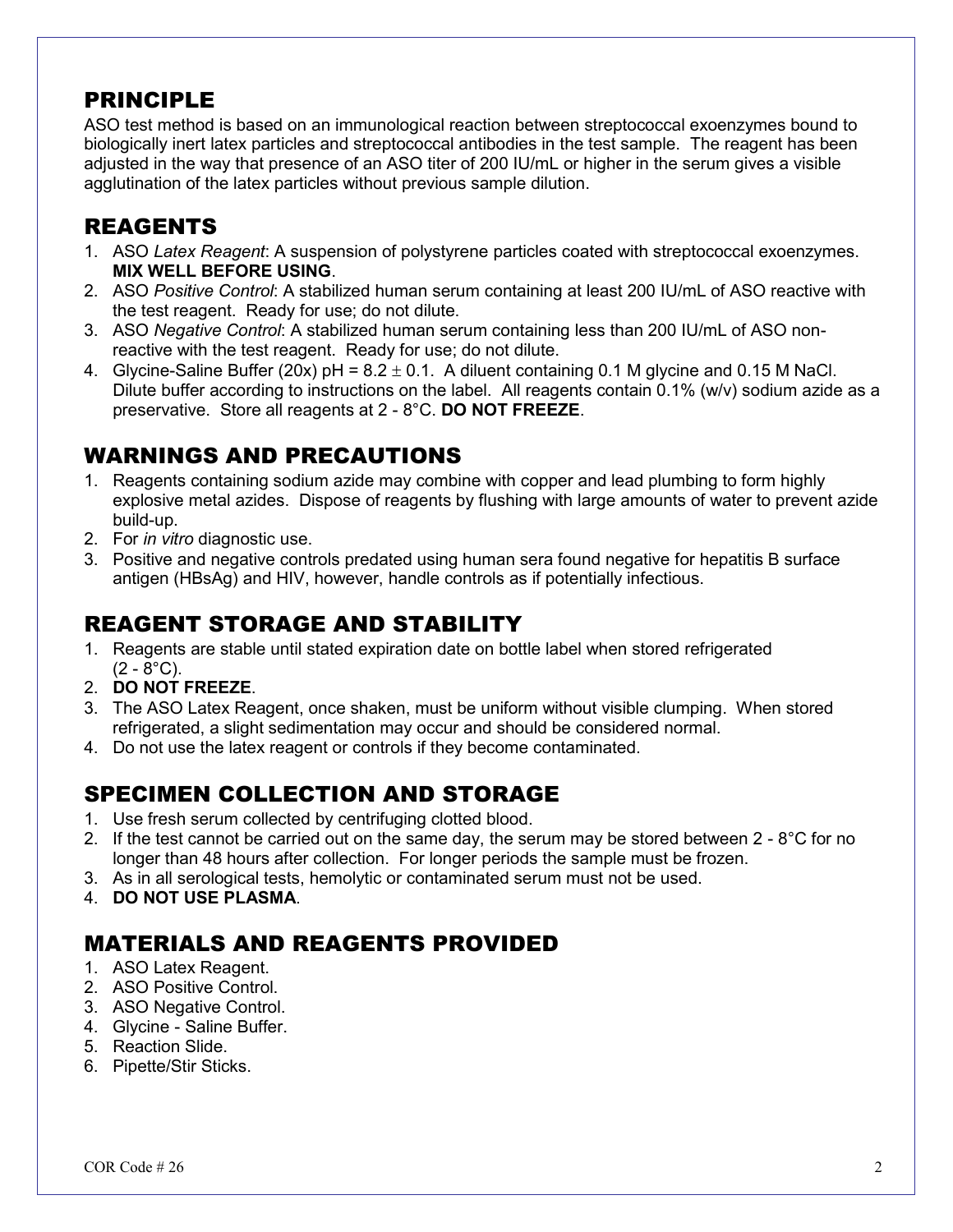# MATERIALS REQUIRED BUT NOT PROVIDED

- 1. Timer
- 2. Test Tubes, Rack
- 3. Serological Pipettes

## PROCEDURE

#### *Qualitative Test*:

- 1. Bring reagents and specimens to room temperature before use.
- 2. Place one drop (50 µl) of ASO Positive Control on field #1 of the reaction slide. Place one drop (50 µl) of the ASO Negative Control on field #2 of the reaction slide. Use pipette/stir stick to deliver 1 drop (50µl) of undiluted test serum sample to field #3. Continue likewise with additional unknowns. Retain pipette/stir sticks for mixing step.
- 3. Gently resuspend the ASO Latex Reagent and add one drop to each test field.
- 4. Mix well with the flat end of the pipette. Gently rock the slide for two (2) minutes and read immediately under direct light.

#### *Semi-quantitative Test*:

1. Set up at least five test tubes: 1:2, 1:4, 1:8, 1:16, 1:32, etc. and dilute samples according to dilution factors on each test tube with diluted saline solution (see table below). *NOTE*: Saline solution has to be diluted with distilled water before use.

| <b>Dilutions</b>    | 1:2         | 1:4         | 1:8         |
|---------------------|-------------|-------------|-------------|
| <b>Sample Serum</b> | $100$ $\mu$ |             |             |
| <b>Saline</b>       | $100$ $\mu$ | $100$ $\mu$ | $100$ $\mu$ |
|                     |             | $100$ $\mu$ |             |
|                     |             |             | $100$ $\mu$ |

- 2. Place one drop each of positive and negative controls onto the slide rings. Place one drop of each dilution on successive fields of the reaction slides.
- 3. Gently resuspend the ASO Latex Reagent and add one drop to each test field.
- 4. Mix well with the flat end of the pipette. Gently rock the slide for two (2) minutes and read immediately under direct light.

## QUALITY CONTROL

- 1. Positive and negative controls should be included in each test batch.
- 2. Acceptable performance is indicated when a uniform milky suspension with no agglutination is observed with the ASO Negative Control and agglutination with large aggregates is observed with the ASO Positive Control.

# RESULTS

#### *Qualitative Test*:

- 1. *Negative reaction*: Uniform milky suspension with no agglutination as observed with the ASO Negative Control.
- 2. *Positive reaction*: Any observable agglutination in the reaction mixture. A positive reaction indicates that the concentration of ASO in the specimen is equal or greater than 200 IU/mL. The specimen reaction should be compared to the ASO Negative Control (Fig. 1).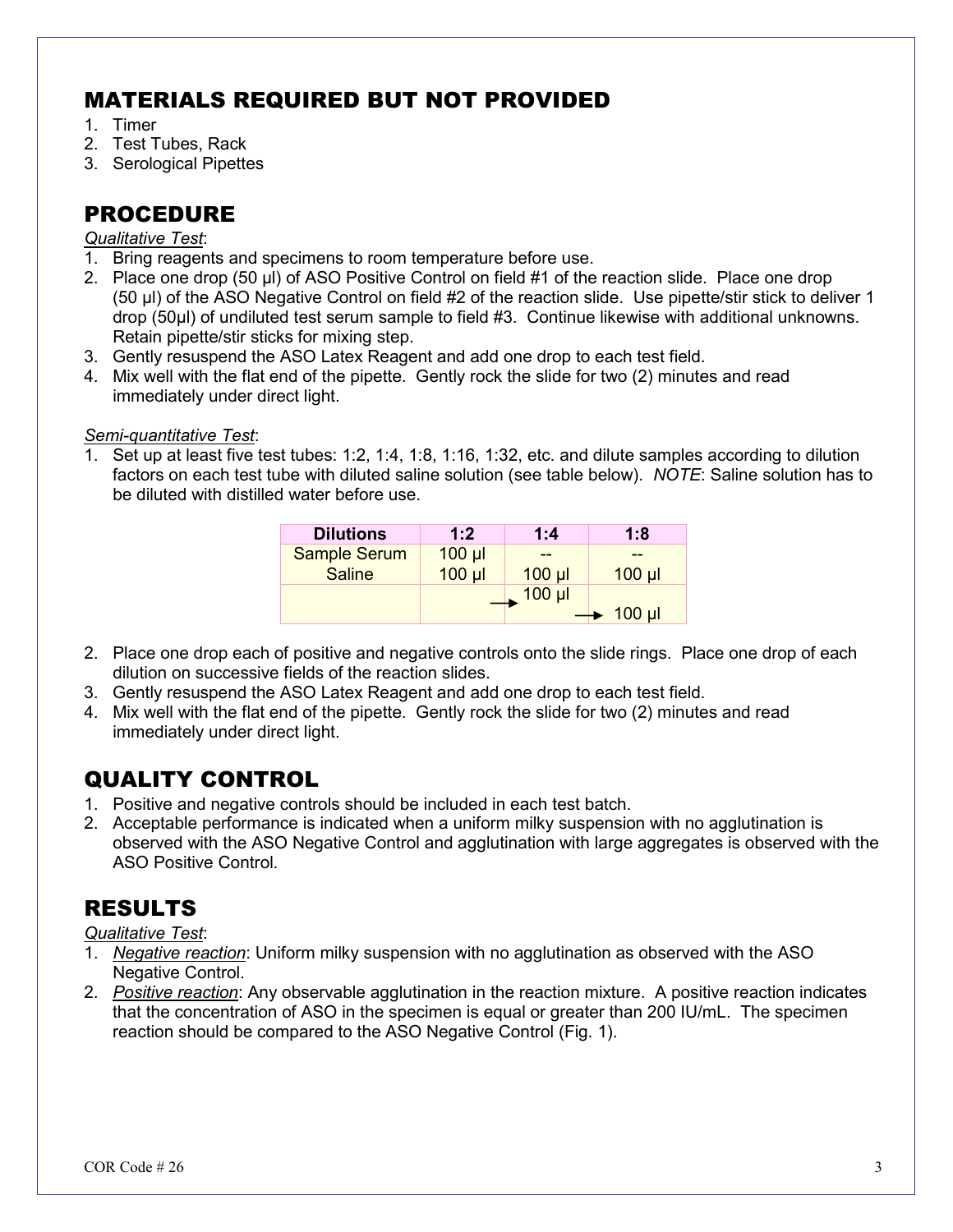

Figure 1.

#### *Semi-quantitative Test*:

A positive reaction is indicated by any observable agglutination in the reaction mixture. Record the last dilution showing a positive reaction. Concentration of ASO can be determined by multiplying the last positive dilution factor of the sample with the concentration of the positive control (200 IU/ml).

The titer of the serum is the reciprocal of the highest dilution, which exhibits a positive reaction.

IU/ml of sample  $=$  Conc. of positive control  $\bar{x}$  reciprocal

| <b>DILUTION</b> | <b>RECIPROCAL</b> | <u>IU/ml</u> |
|-----------------|-------------------|--------------|
| 1/2             | n                 | 400          |
| 1/4             | Д                 | 800          |
| 1/8             | 8                 | 1600         |
| etc.            |                   |              |

## LIMITATIONS

- 1. Results should be read two (2) minutes after the mixing of the reagent on the slide. A reading obtained after this period of time may be incorrect.
- 2. Existence of prozone at high titers has not been encountered.

## EXPECTED VALUES

- 1. Although normal values can vary with age, season of the year and geographical area2, the "upper limit of normal" ASO titers for preschool children is less than 100 IU/ml and in school age children or young adults is usually between 166 and 250 IU/ml. In any case, the average can be established at less than 200 IU/ml.
- 2. Because of this variation, titers above the upper limits may be indicative of a streptococcal infection, but only a two dilution rise in titer between acute and convalescent stage specimens should be considered significant1.
- 3. Following acute streptococcal infection, the ASO titer will usually rise after one week, increasing to a maximum level within 3 to 5 weeks and usually returning to the pre-infection levels in approximately 6 to 12 months<sup>2</sup>

## PERFORMANCE CHARACTERISTICS

1. ASO Reagent was evaluated on a total of 70 samples from hospital patients. The qualitative test was evaluated by comparison with a commercially available latex agglutination test. This study demonstrated a 90% agreement between these tests. The discrepant results were obtained in samples with titers near the limit of sensitivity of the reagents. There were no discrepancies with titers higher than 250 IU/ml.